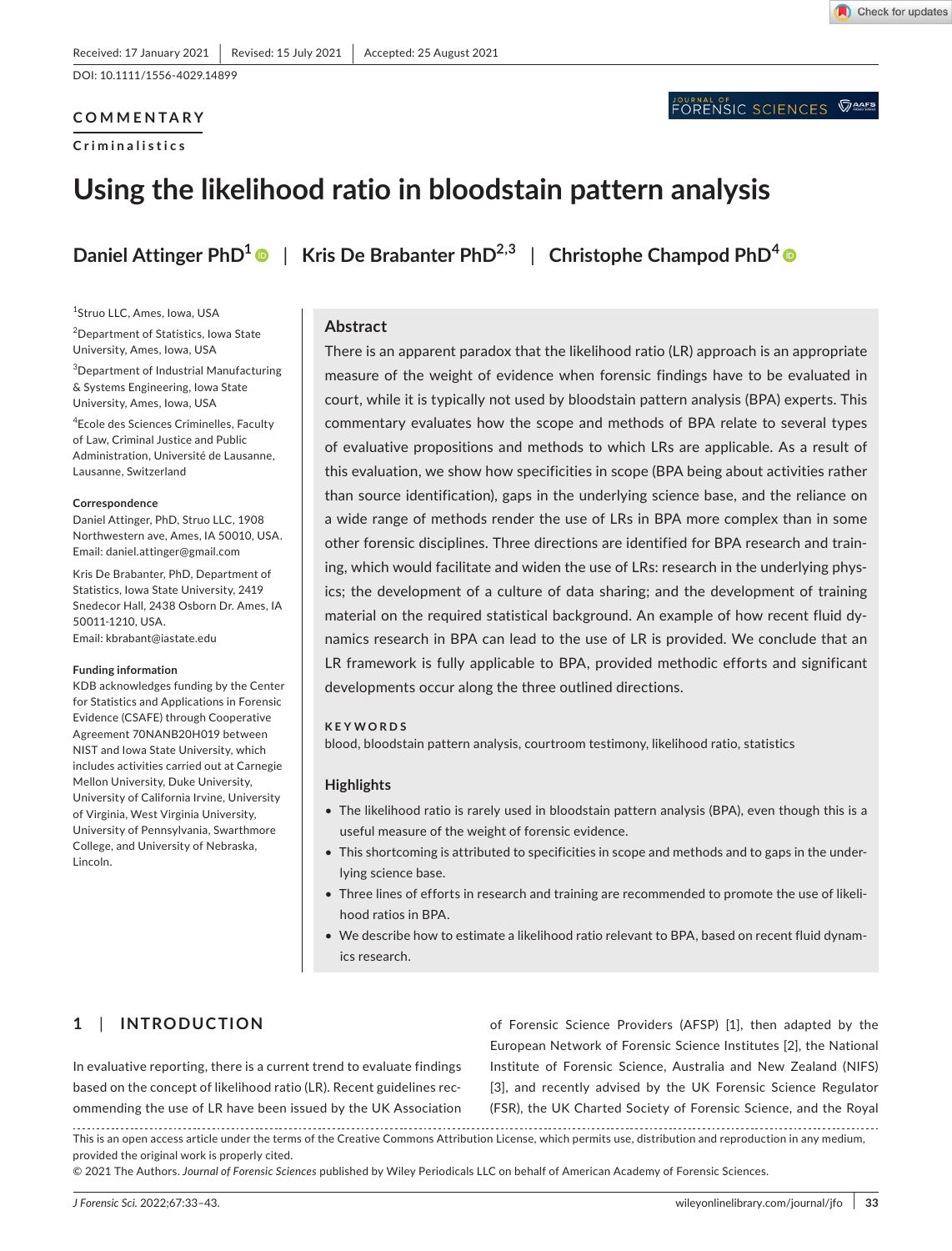Statistical Society [4]. The later guideline sets a compliance date by October 2026.

The present contribution has been motivated by observations made in relation to the way BPA findings are reported in court. Current reporting practices in BPA rely on a classic approach [5] where BPA experts indicate that some of their observations are "consistent with" some stated allegations, generally without weighing the strength of their observations. As Evett et al. summed up [6] (p. 237): "At worst, the use of this phrase [consistent with] lays one open to the criticism of partiality. At best, it does nothing to convey an assessment of the weight of evidence in favor of one or other of the stated propositions."

To the best of our knowledge, attempts to use LRs in BPA are very few and very recent: an oral presentation was given by Leon Meijrink at the 2019 European Conference of the International Association of the Bloodstain Pattern Analysts, with abstract in Ref. [7]; Zadora et al. discussed the construction of LRs based on the interpretation of spectroscopy measurement, toward evaluating the age of dried bloodstains [8–11]. There is also a current lack of guidance on how BPA evaluations should be reported. For instance, the Bloodstain Pattern Analysis Subcommittee of the Organization of Scientific Area Committees (OSAC) for Forensic Science issued in the 2020 ANSI/ASB Standard 031, Standards for Report Writing in Bloodstain Pattern Analysis [12]. The document gives guidance with regards to the formatting aspects of the reports, but none on how the findings should be assessed and reported in the discipline. Similarly, another standard on the validation of procedures, ANSI/ ASB 072 "Standard for the validation of procedures in bloodstain pattern analysis" [13], has been reported to be vague and unfit for purpose [14]. In 2020, the UK FSR added to its code of practice and conduct an appendix on BPA [15] that is also silent on how the findings are evaluated and simply refer to the ANSI/ASB Standard 031.

With this contribution, we would like to provide context and facts to nurture the debate on a possible migration away from sole *ipse dixit* opinion of the expert to a more structured way of forming and expressing opinions. Since LRs are not necessarily used by BPA experts, this commentary first describes in detail the LR as a scientific approach to evaluating observations used in different domains of forensic science and then explores what the use of LRs would entail for BPA.

When used to evaluate forensic findings, the LR, also known as the Bayes factor, is the ratio between the probabilities of the observations under two competing and mutually exclusive propositions [16]. The propositions typically represent the contrasting allegations made by the parties, whereas the observations are the forensic findings. The LR represents numerically the capability of the observations to discriminate two propositions; its value indicates which proposition is more supported by the observations. The logarithm in base 10 of the LR is also referred as the weight of evidence to be assigned to the observations.

There are significant advantages to use LRs in evaluative forensic opinions in court [17]. It forces forensic practitioners to consider their findings in the perspective of both the prosecution and the

defense, rather than, for example, only looking through the prism of the thesis of one side. Doing so ensures a balanced approach in the sense that results are assessed in a way that considers the allegations of both sides. It allows bringing a fair assessment to the court whose main duty is to act as a referee between the views of each party.

Another advantage of the LR approach is the adherence to a logical framework that invites the forensic practitioner to assess the probability of the forensic observations under both propositions, and not the probabilities of the propositions themselves, that being the reserved duty of the court. One of the key logical requirements of forensic testimony is indeed to avoid an error known as "transposing the conditional" [18] and making sure that the forensic practitioners reserve their assessments to the observations and not to the propositions themselves. This requirement does not imply that all practitioners will reach the same LR assignments as they may invoke different knowledge, data, and expertise to make them, but at least their opinions will withstand scrutiny in a formal and logical sense. To achieve consistency in opinions, two mechanisms can be foreseen as identified in the FSR document [4]: a full disclosure of the data used by the practitioner and its limitation (which is important to transparency), and the regular calibration of expert's judgement through, for example, proficiency testing and collaborative exercises.

Finally, the LR approach strives toward transparency in the sense that the forensic practitioners are invited to describe the data and explain the methods and knowledge that contributed to their assignments of probabilities.

There are certainly some difficulties to the use of LRs by forensic experts in court. For instance, the use of LRs is grounded on the specification of two mutually exclusive propositions representing the defense and prosecution allegations. This basic requirement is not always met, as, for example, when the defense exercises its right to remain silent. Also, the propositions put forth by either the defense or the prosecution might change during the course of the proceedings.

The availability of at least a pair of propositions (referring respectively to the position of the prosecution and defense) is a prerequisite for evaluative reports, meaning reports that assess the observations toward the use in a court of law. In the situation where there is no constituted defense proposition or where the defense remains silent, the forensic findings are best presented in a report that is more of an investigative nature, offering lines of investigation or possible reconstructions, and not through an evaluative report [19]. In BPA, we recognize that a lot of activities are investigative in nature and will proceed to evaluation only when clarity on the alleged propositions is made. This commentary is primarily concerned with the evaluative testimony. Finally, we note that the defense proposition does not need to be restricted to a single option but may cover multiple alleged activities that will be treated separately or jointly as shown in Ref. [16].

Nevertheless, the LR approach is recommended by the European Network of Forensic Science Institutes [2] for evaluations of forensic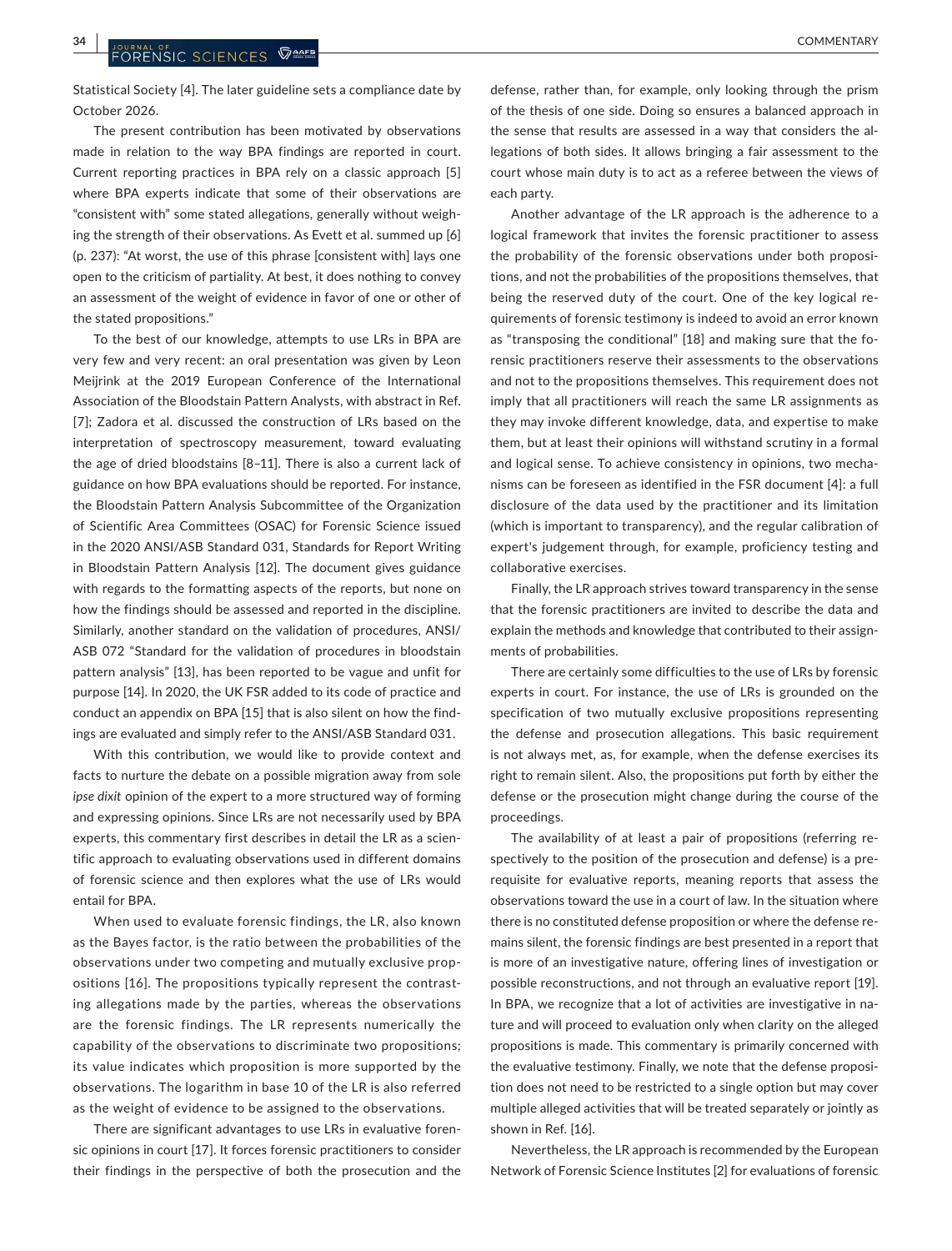evidence in court and is routinely used for DNA evidence and other types of forensic evidence.

## **2**  | **A LIKELIHOOD R ATIO C AN BE MORE OR LESS COMPLEX TO ASSIGN**

The complexity to establish LRs depends on two main factors:

1. The method and knowledge used to evaluate the forensic observations

As reviewed in Ref. [20], the LR has been used in evaluations by forensic experts of various fields to evaluate the relations between the evidence and a source, either an individual source such as a person of interest in a crime or a set of sources sharing common identities such as a brand and model, such as pens or cameras.

These evaluations are made either for analysis obtained from recovered material traces, where the observations are some physicochemical or biological part of the source left at the scene, or for pattern or signal evidence, which is an impression left either on a physical surface or in a numerical form by the source, where the observations will be some geometrical, structural, or signal characteristics.

For material traces, source-based evaluations have been made based on chemicals or biological analyses of material traces such as ink [21]; gasoline [22] or inflammable liquid [23]; drugs [24]; glass fragments [25], and, of course, DNA [26]. All these source-based evaluations relied on statistically assessing the importance of similar (or dissimilar) features between the observations and reference data [23].

For pattern evidence, source-based evaluations have been developed, for example, in the areas of fingermarks [27], facial images [28], and voice recordings [29] (not a pattern per se but an analogue or digital trace).

Most of these source-based evaluations involve a process where features of the recovered specimens are *compared* with features or outputs of a known source, such as handwriting compared with the writing of an individual [30], fake identity documents (compared with elements from fake document factory [31]), or digital images associated with a given camera sensor [32]. Some of the above evaluations involve a mathematical process, which quantifies the correspondence of features between evidence and source, and also rely on databases to determine how rare the corresponding features are.

The availability of databases is critical to the assignment of probabilities to the observations. Indeed, [23] mentions that the performance of an LR evaluation depends on several factors, including the scarcity of the databases used as populations; the mismatch in the conditions of the materials in the population databases and in the specimens; and the degraded quality or quantity of the materials. Also, approaches based on LRs need to be validated, via performance assessments, measurements

of discriminative power, and calibration [16,23,33]. There are two main components that will impact the LR at source level: the within-source variability and the between-sources variability. DNA evidence is among the fields where assignments of LRs at source level are the most advanced. The within-source variability is almost null (the DNA profile is stable over the lifetime), and the availability of a biological model, coupled with known allele frequency data, makes the LR calculation well understood, standardized, and widely accepted [34]. For some areas (such as glass fragments, fibers, or footwear marks), the knowledge associated within- and between-sources variability is informed by structured data and documented knowledge.

At this point, it is important to stress that we are discussing the likelihood ratio approach as an overarching method useful to help the interpretation of forensic observations. It invites the forensic practitioner to assess the probabilities of the observations given one or the other propositions, but we do not want to be prescriptive as to how these probabilities (or likelihood ratios) should be conveyed. These could either be expressed numerically (as advised by the ENFSI guideline [2]) or according to the more flexible approach suggested by the latest FSR document [4], where only computed likelihood ratio based on adequate (or limited) data is reported numerically, and a verbal scale is used for qualitative assessments without data, solely based on experience.

At times, experts will thus rely more on informed judgement than structured datasets, for example, to assess how a feature may evolve over time due to the wear of a shoe. By "informed judgement," we mean that the expert relies partly on their mental database (examples they have come across in their practice, to the extent that they can remember).

The above leads us to suggest a hierarchy of methods and knowledge used by forensic scientists to assess their findings. This hierarchy is reported in Figure 1, which may help compare the methods and scope of BPA with those of other forensic disciplines.

The horizontal axis of Figure 1 is linked to the number of variables, nature of data, and expertise required. On the left side of the horizontal axis, we have knowledge derived from studies, ideally published, and peer-reviewed, where the relevant features have been systematically measured and studied statistically, together with knowledge from models based on sciences such as physics, chemistry, or biology. On the right side of the horizontal axis, specialists will rely on knowledge derived from personal experience, that is, the expert's training and professional experience in the forensic technique, up to mere opinion (on the extreme right of the axis). The more specialists base their assignments of probability on relevant, peer-reviewed, publicly available, and robust data, the greater is the trustworthiness of those assignments. The more they base their assignments on their recalled experience and knowledge and on their intuition, the more these assignments will be open to justified challenge. Indeed, when more and more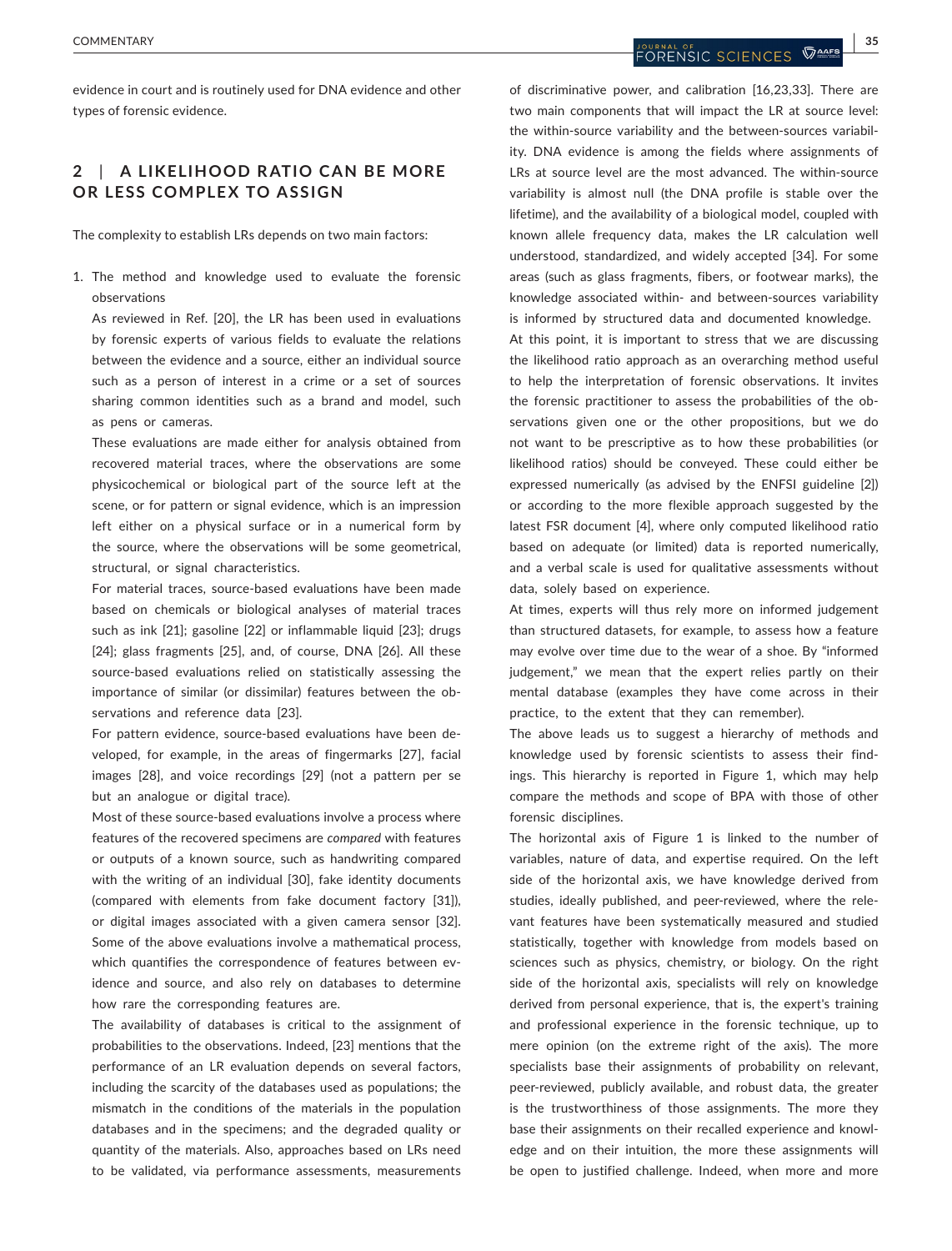## **36 <sup>|</sup>**  COMMENTARY



**FIGURE 1** The diagonal arrow shows that the complexity in assigning likelihood ratios increases with, on the vertical axis, the hierarchy of propositions (source, activity, and offense), and, on the horizontal axis, the method/knowledge used to assign the associated probabilities. The approximative core positions of a few forensic disciplines are indicated. For BPA, the vertical and horizontal arrows estimate the extension of related propositions and methods [Color figure can be viewed at [wileyonlinelibrary.com\]](https://onlinelibrary.wiley.com/)

informed judgements are called upon, we shift to the right of the horizontal axis, toward more complexity. Complexity will hence also encapsulate an inherent difficulty to transparently explain and assess the process. As one reviewer aptly put it: "complexity is associated with the degree of uncertainty one faces when assigning probabilities, so naturally, less data more complexity."

2. The type of evaluative propositions

Applications of LRs in the context of forensic expertise [20] are not only limited to evaluate the relation of the evidence with either its source, but also to the associated activities, or the offense itself. These three types of propositions are what Cook et al. define as the hierarchy of propositions [35], explaining that propositions of lower hierarchy (about source) are easier to weigh than higher ones (about activity or offense). This hierarchy is reflected on the vertical axis of Figure 1. For the first type of evaluative statement, source-based evaluations, it is easier to apply LRs to material traces than patterns [36], because the material is of similar nature as the source (albeit in lower quantity), while patterns involve the printing of features from the source to the evidentiary findings, a transfer process that is not always reproducible. As mentioned in Ref. [37], "In case of crime scene markings created by one object leaving markings of itself on another object—such as a fingerprint onto a surface, a firearm barrel onto a bullet, or teeth onto skin—the faithfulness of the transfer from the original to the receiving surface, and the ability of the receiving surface to retain the impression unchanged, are essential to the probativeness of the comparison of the mark on the receiving surface to a suspected source."

The second type of evaluative statements where LRs are used involves activity propositions, where it is asked to consider the meaning of the forensic observations in the context of the activities that led to them. Evaluations of activity add to source-level considerations, the necessity to consider parameters such as the transfer and transport (how much material would be exchanged under these alleged actions; how far from the source would material be found), persistency over time (how the material will potentially change, deteriorate, or disappear over time), the efficiency of the recovery methods used to collect the traces, and the presence by chance of the material in the background [35]. Evaluations of activity do not only aim at associating evidence to a source, but also, and often mainly, consider the spatial motion or temporal modification of the evidentiary material. Examples are the assessment of DNA findings considering either a direct or a secondary transfer [38] or the assessment of fibers [39] or glass [40] if a given set of actions occurred. Consideration of activity relies both on databases of experimental cases and on models of the transport, transfer, or persistence phenomena involved, be they physical, chemical, or biological in nature. Again, the models need to be validated against well-designed and available data. The third type of evaluations relates to judicial matters such as the committed offense, which involve, in general, considerations outside the domain of expertise of the forensic expert [35]. Therefore, Figure 1 represents the increasing difficulties associated with the different methods and propositions evaluated with LRs. The difficulties increase along the diagonal direction, from the "less complex" to the "more complex" realm. Indeed, forensic evaluations become more complex with increasing level in the hierarchy of propositions, with the unavailability of methods, models, and data, and with increasing number of variables that may contribute to the assignments of probabilities. To be clear, the term "less complex" is not used to mean that any forensic evaluation is trivial, but it indicates that in some activities of forensic science, the methods of evaluation are established and well documented, while in others, practitioners have to resort on their personal experience through methods that are less documented in the peer-reviewed literature.

In this commentary, we limit the discussion to the first two types of evaluative statements, to which LRs have been applied: source-based and activity-based.

## **3**  | **WHAT ARE THE E VALUATIVE STATEMENTS AND METHODS RELE VANT TO BPA?**

Let us consider now what type of evaluative statements are expected from BPA experts, and what methods are used to evaluate these statements. To do so, we review, in Table 1, the goals and methods of BPA and the forensic discipline that examines traces of blood for the purpose of crime scene reconstruction and court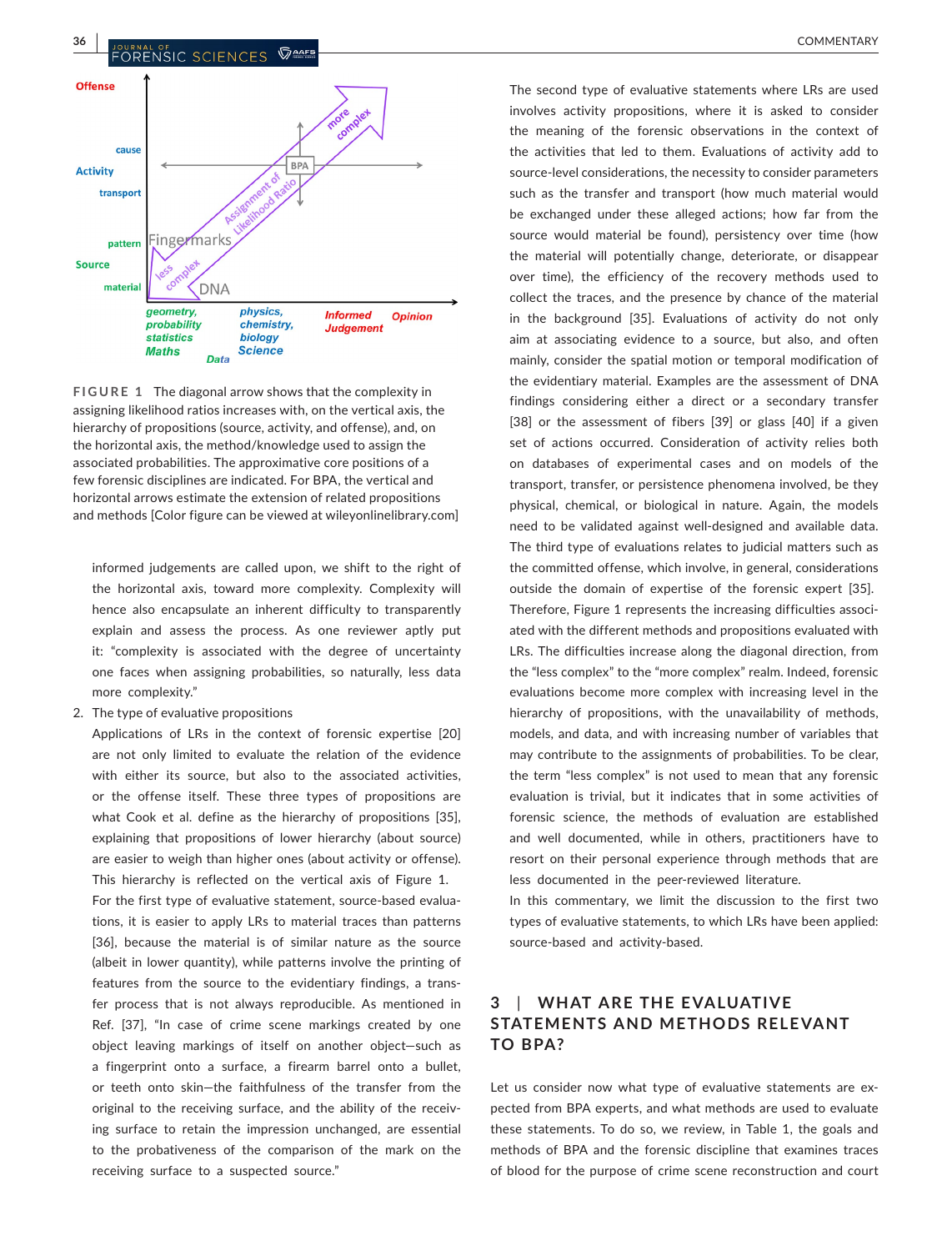| evaluative<br>statement<br>Type of                      | (transport)<br>Activity                                                                                                                                                                                        | (transport)<br>Activity                                                                                                                                                      | Activity (cause)                                                                                                                                                                                                                                                                                                       | (transport)<br>Activity                                                                                          | (transport)<br>Activity                                                                                                                                                                         |
|---------------------------------------------------------|----------------------------------------------------------------------------------------------------------------------------------------------------------------------------------------------------------------|------------------------------------------------------------------------------------------------------------------------------------------------------------------------------|------------------------------------------------------------------------------------------------------------------------------------------------------------------------------------------------------------------------------------------------------------------------------------------------------------------------|------------------------------------------------------------------------------------------------------------------|-------------------------------------------------------------------------------------------------------------------------------------------------------------------------------------------------|
| Desired goal                                            | Evaluation of the same, with estimation of<br>the uncertainty specific to the spatter<br>pattern of interest                                                                                                   | Evaluation of the same, with estimation of<br>the uncertainty specific to the spatter<br>pattern of interest                                                                 | Evaluation of possible physical causes, with<br>a score or other quantitative estimate<br>of certainty as, for example, done in<br>figure 3 of Ref. [87]                                                                                                                                                               | the uncertainty specific to the situation<br>Evaluation of the same, with estimation of<br>of interest           | Evaluation of the same                                                                                                                                                                          |
| <b>Typical goal</b>                                     | Determination of a location in a 3D space,<br>with a general estimate of the spatial<br>uncertainty                                                                                                            | movements, and the speed, of a bleeding<br>Determination of the sequence of<br>person or bleeding object                                                                     | exclusion of some physical mechanism(s)<br>mechanism(s) causing the pattern;<br>Opinion on the possible physical                                                                                                                                                                                                       | Determination of the volume of the blood<br>that generated the stain                                             | Determination of the time when blood was<br>spilled, with estimate of uncertainty<br>specific to situation of interest                                                                          |
| Methods used                                            | trajectories; inspection of intersecting<br>impact angles; assumption of straight<br>Measurement of features; comparison<br>with features known from existing<br>experiments; determination of<br>trajectories | Inspection of stain size and shapes, and<br>spatial distributions of stains                                                                                                  | patterns generated during training of<br>examination<br>[43,86], or artificial intelligence [76]<br>analyst; uses of classification trees<br>distribution); comparisons with<br>of stains (number, size, spatial<br>Qualitative or quantitative                                                                        | parameters are systematically explored<br>with experiments where relevant<br>Inspection of the stain; comparison | parameters are systematically explored;<br>Inspection of the stain; measurement of<br>the ambient conditions; comparison<br>modelling of transport phenomena<br>with experiments where relevant |
| General BPA investigation topic (and<br>specific names) | pattern; determination of area of<br>spatter (height of source of drip<br>origin; determination of area of<br>1. Location of origin of a blood<br>convergence)                                                 | reconstruction of cast-off patterns)<br>stains (effect of horizontal motion<br>2. Evaluation of motion based on<br>appearance of multiple blood<br>on bloodstain appearance; | patterns (forward/backward spatter);<br>patterns: low/medium/high velocity<br>with respect to their physical cause<br>3. Classification of bloodstain patterns<br>transfer patterns, cast-off pattern)<br>spatter; impact patterns, gunshot<br>spatter patterns; arterial gushing;<br>(identification of the following | 4. Evaluation of the volume of a stained                                                                         | 5. Evaluation of the time when the blood<br>trace was produced [54]                                                                                                                             |

TABLE 1 List of topics of investigation and goals of BPA analysis, with methods used and type of evaluative statements **TABLE 1** List of topics of investigation and goals of BPA analysis, with methods used and type of evaluative statements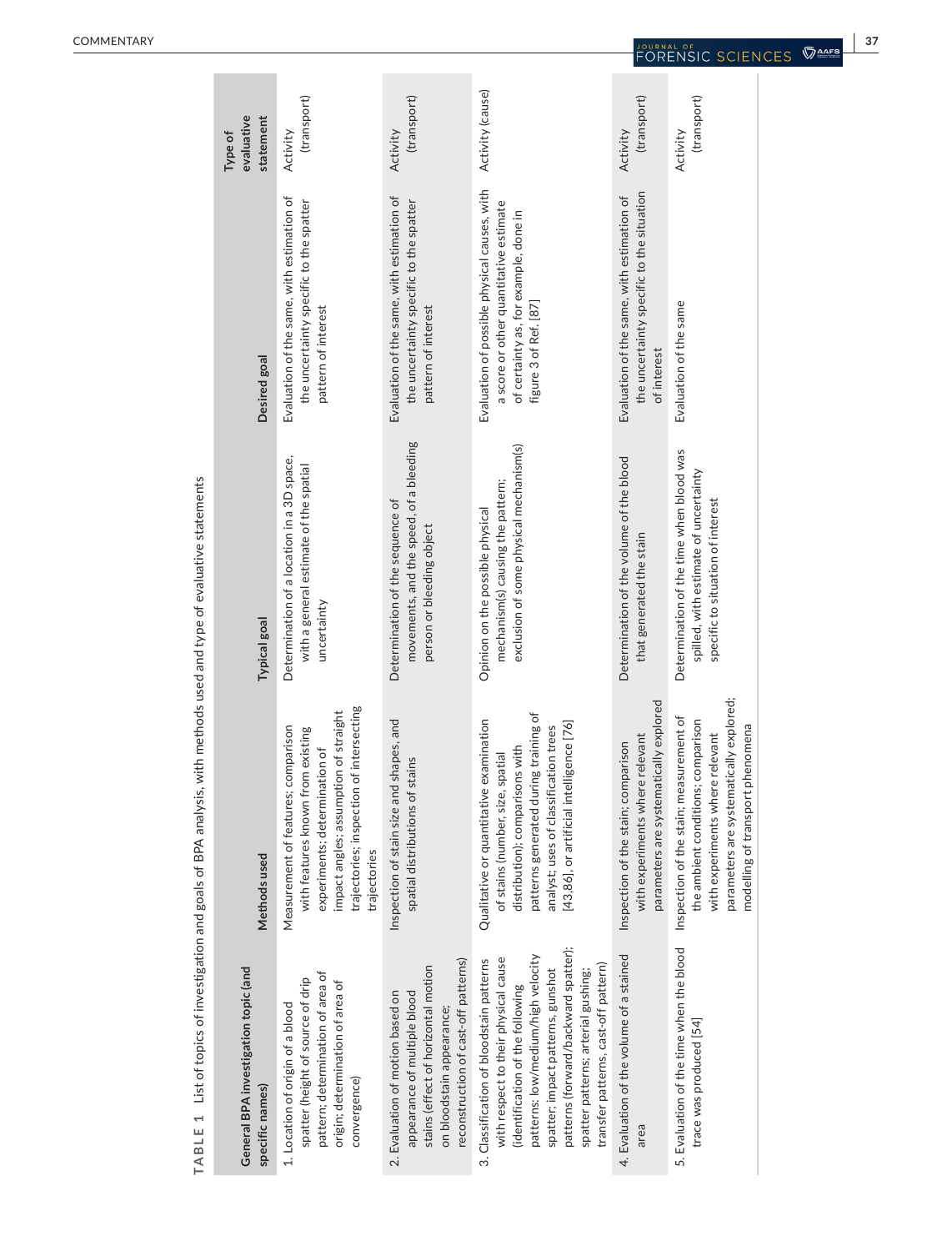testimony. The table of contents of two successful textbooks on BPA helped to prepare Table 1: the book by MacDonell [41] (and the associated laboratory manual [42]), which—while dated—inspired the traditional basic BPA training; and that of a more recent book by Bevel and Gardner [43], a recommended reading for the BPA certification of the International Association for Identification. Table 1 lists five general BPA topics with their associated methods, goals, and type of evaluative statement. Note that the expressed goals are borrowed directly from the above textbooks. However, when adopting a LR-based approach, the purpose is not to "determine", but to provide a relative assessment of the probabilities associated with the observations (the effects) given the alleged propositions (the causes).

## **3.1**  | **BPA evaluations of observations are not about source, but about activities**

Considering that source evaluations are the most current and most straightforward applications of the LR in forensic evaluations, we can readily answer why LR is rarely used in BPA: *LR is rarely associated with BPA evaluations*, *because these are essentially activity level reporting*, *as shown in the last column of* Table 1. *Source* evaluations are not done in BPA: helping to establish the common origin of a bloodstain with its source is a fundamental function of forensic genetics but is carried out outside of the traditional scope of BPA. Thus, the scope of BPA makes it amenable to LR in a more complex way than source-level evaluations, as per Figure 1. This difficulty is also present in the interpretation of patterns considering activity level propositions. Patterns such as footwear or fingerprints have rarely been assessed in the light of activity level propositions, most of the considerations remained about the source. Assigning LRs for patterns considering activity level propositions is an emerging forensic topic [44–46].

Bloodstain pattern analysis indeed focuses on helping towards questions of activity, involving either the determination of the transport—that is, the temporal or spatial evolution—of blood during the activity (how far, in what direction, and how long ago), or the determination of the type of activity (the cause of a blood pattern).

For instance, BPA analysts are trained at associating patterns of millimeter-sized elliptical stains with broad causes such as spatter events. The "spatter" cause is an abstract category, subsuming a wide variety of causes such as spitting blood, stepping in a blood pool, hitting a person with a bullet, and snapping bloody fingers. These spattering events have also completely different characteristics (velocity, impulse, and shape of the impactor) than the resulting distribution of sizes and shapes of the stains in the pattern. Determination of activity based on inspection of stain patterns is thus a process where the observations are associated with an abstract cause, rather than the association of evidence with *class characteristics*. Class characteristics associate evidence of the kind of blood type, fibers, or paint with a given set of individual sources, as bullets with specific marks can be associated with a gun model. The

recommendations for courtroom testimony in Ref. [43] mention that bloodstain pattern analysis is a "class characteristic" process. This definition may apply to a small subset of blood patterns called transfer patterns, which may share characteristics of an object involved in the creation of the blood trace, such as the weaves of a cloth or the ridges of a finger. However, for most blood patterns, the association of a blood pattern with its cause is not a class characteristics process, because there is typically little-to-no comparable features between the blood pattern and its cause.

## **3.2**  | **BPA evaluations rely on a wide range of methods and a complex science base that is still being built**

Classification of findings with respect to their cause can certainly be done by considering similarities between features of the evidentiary observations and features of known data produced by a given cause. This task is more difficult than classification by similar features between questioned and known samples of the same kind, because establishing the database requires the design of experiments producing samples based on the set of causes of interest. Firing a model of gun (the cause) and collecting the bullets (the findings) might be a relatively simple example of matching an effect to a cause, in the sense that the striations on the bullet might match striation patterns of the barrel of the weapon, or match the striations on other bullets fired by the same model of gun. In BPA, the task of designing experiments corresponding to the specific abstract cause of spatter generation will involve generating events involving, for example, somebody coughing blood, firing bullets, simulating the motion of fists, rods hitting blood pools or body parts, at a variety of velocities, and along different orientations and directions [47,48]. To be representative of all the possible outcomes of these causes, the parameters of the experiments need to be chosen according to a scientific knowledge of the associated transport phenomena, so that no significant region of the design parameter space is omitted. This is difficult to do whether the relationship between cause and effect is not well understood, because of, for example, scientific knowledge gaps in the underlying fluid dynamics. In a related way, [36] describes the purpose of BPA in contrast to the identification and classification problems presented above. It describes BPA as an attempt to infer causes from observed evidence: "Forensic examiners in disciplines like crime scene investigation, arson, and blood spatter analysis attempt to reconstruct a crime based on evidence found at the crime scene, which can be viewed as attempts to infer the causes of observed effects. This can be a challenging task because it is difficult to carry out realistic controlled experiments that would allow one to reliably distinguish between competing explanations (e.g., fires that develop naturally versus those using an accelerant). Statistical collaboration with practitioners in relevant disciplines will be valuable in strengthening inferences in these settings." Similarly, [35] also mentions the inherent difficulty in generating statistical data based on a cause such as "kicking bleeding bodies": "However, this is not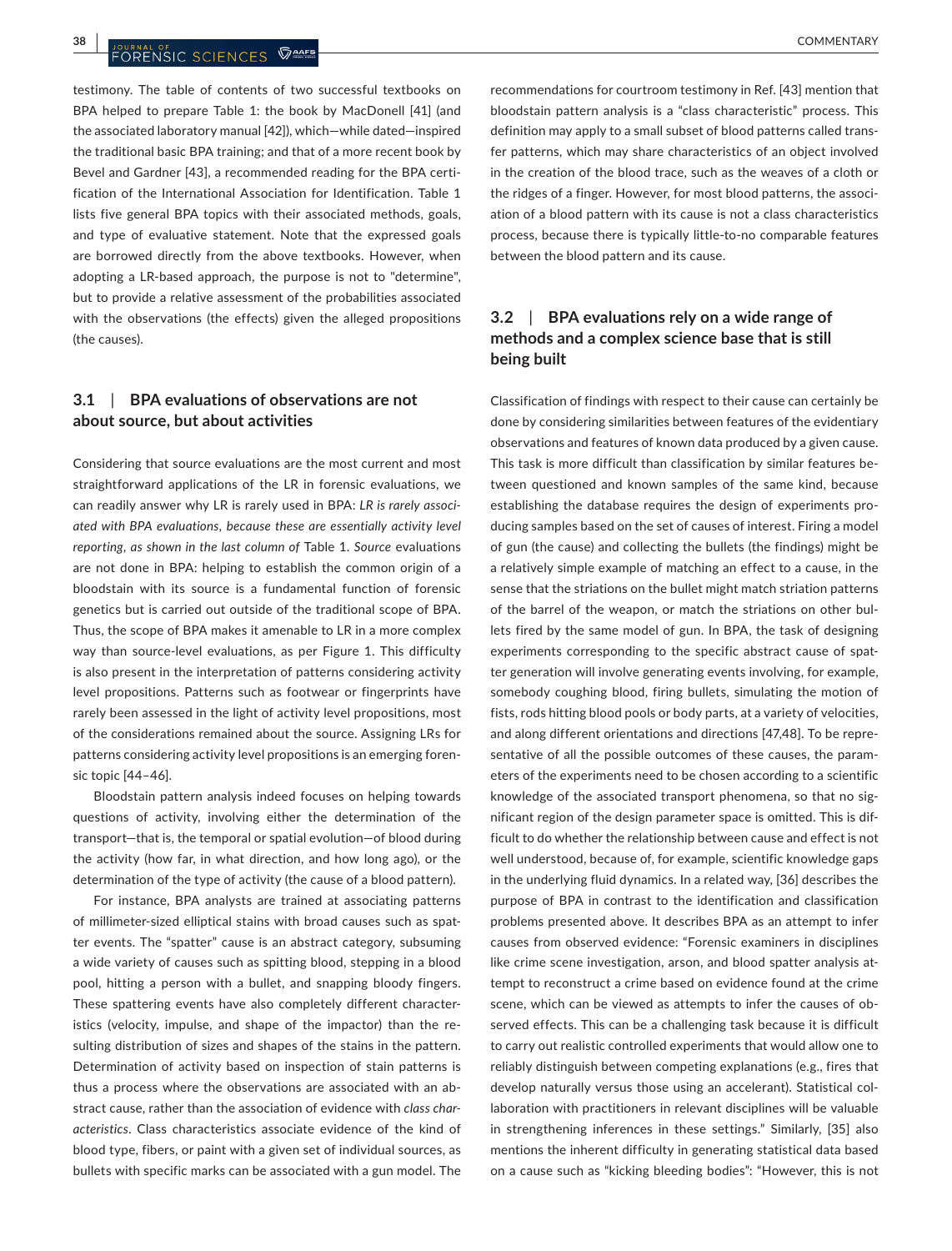a straightforward matter to deal with: it is similar to the issues that arise in reconstruction problems, a subject which will be left to a future paper." Also, for the purpose of peer review, the databases are better made publicly available. Recent studies [49–52] have shown that classification in BPA typically has error rates of about 10%. These numbers are difficult to interpret, because the data used in the studies are not publicly available. Recently, a larger study [53] confirmed the above error rates, while providing more information on the data and methods. Let us stress that a reduction in the error rates by several orders of magnitude is needed to make the related analyses and LRs significant in court. Considering both of these dimensions (level on the hierarchy and nature of the knowledge used), it is clear that assignment of LR in BPA is in the complex realm. Thus, BPA specialists currently borrow more from their personal experience than from structured and published data.

## **4**  | **PROPOSITION OF THREE DIREC TIONS TO FACILITATE THE USE OF LRS IN BPA**

Despite the inherent difficulty that the scope of BPA is about activities rather than source, it seems possible to develop BPA along the three directions below to facilitate and widen its use of LRs. Note that, a clear benefit of the proposed directions is to root the BPA assessment in a logical and transparent process, a form of evidencebased assessment more than opinion-based.

### **4.1**  | **Proposed direction 1: Better understand the physics associated with BPA**

The branch of physics describing the complex events connecting the cause of a blood pattern and the pattern itself is called fluid dynamics. It describes how a bullet atomizes blood; how the impact of a fist on a moving face squeezes and splashes blood; how airborne droplets move along trajectories curved by gravity and slowed by drag; and how drops spread, wick, and dry onto materials as complex as fabrics. Only recently, peer-reviewed fluid dynamic studies have started to uncover the complex physics underlying BPA [54–72]. The governing equations of fluid dynamics are called the Navier–Stokes equations; they are the expression of Newton's second law for fluids. These equations involve nonlinear and dissipative terms. As their name suggests, nonlinear terms such as inertial forces exhibit a nonlinear relationship between cause and effect. Linear extrapolations of uncertainties from experiments under specific conditions to casework involving different conditions may therefore lead to large, unknown errors. Nonlinearity thus makes the design of experiments and databases complicated. Effects of dissipative terms such as viscous dissipation or species diffusion are that information about the initial conditions of a bloody event may be lost during the evolution of the resulting blood pattern. Even the rheology of blood, the description of the fundamental mechanisms by which viscous dissipation

occurs, is a topic of current studies [65,73,74]. It is currently not fully clear whether the blood substitutes used for BPA research and training behave like fresh blood [74] in several situations of interest. These difficulties currently limit the ability to reconstruct (going backward in time to identify the causes) a crime scene and to provide corresponding evaluative statements.

For instance, one could argue that information on the average size of the stains would tell whether a spatter is caused by a gunshot or the impact of, for example, a baseball bat. This argument has been made [41] in the past. It has been recently shown that this distinction is not straightforward [75], and even quite inaccurate in situations involving muzzle gases interacting with droplets [76]. Certainly, a deeper knowledge of the physics involved (as per horizontal axis of Figure 1) would improve the ability to associate patterns with their physical cause.

## **4.2**  | **Proposed direction 2: Create public databases of BPA patterns, and/or make existing databases public**

There is tradition and increased trend in various scientific disciplines to make data publicly, freely, and widely available, but this is not yet the case in BPA. Only few BPA databases are publicly available [53,77–80]. Similarly, lots of peer-reviewed BPA studies produce conclusions on the basis of bloodstain pattern data that are not accessible. The open sharing of data is useful for peer review and necessary to support the determination of rarity and significance of a conclusion. Developing a culture of sharing and publishing BPA data, either scattered, specific, or organized in databases, will contribute to an open science attitude that is much needed in forensic science [81]. This effort may not only involve experimental results from forensic researchers, but also involve casework data from forensic practitioners.

### **4.3**  | **Proposed direction 3: Develop BPA training material that discusses the likelihood ratio and its related statistical foundations**

The widely used BPA book by James et al. [5] does not mention the concept of likelihood ratio and recommends to perform experiments to demonstrate that traces are "consistent" with an activity, involving blood transfer, swinging a bloody object, timing of the event, a beating, blows, or stab wounds, a given position of a victim raising their arms, or high velocity spatter. Doing so gives BPA the role of supporting one of either the prosecution or the defense theses, without assigning weight to the findings in the context of both propositions. Indeed, the chapter on court testimony in Ref. [5] mentions that experts often influence a verdict and remind the reader that the weight of the evidence is decided by the jury or judge. The uncertainty is presented in a binary manner: "Remember not every question derived from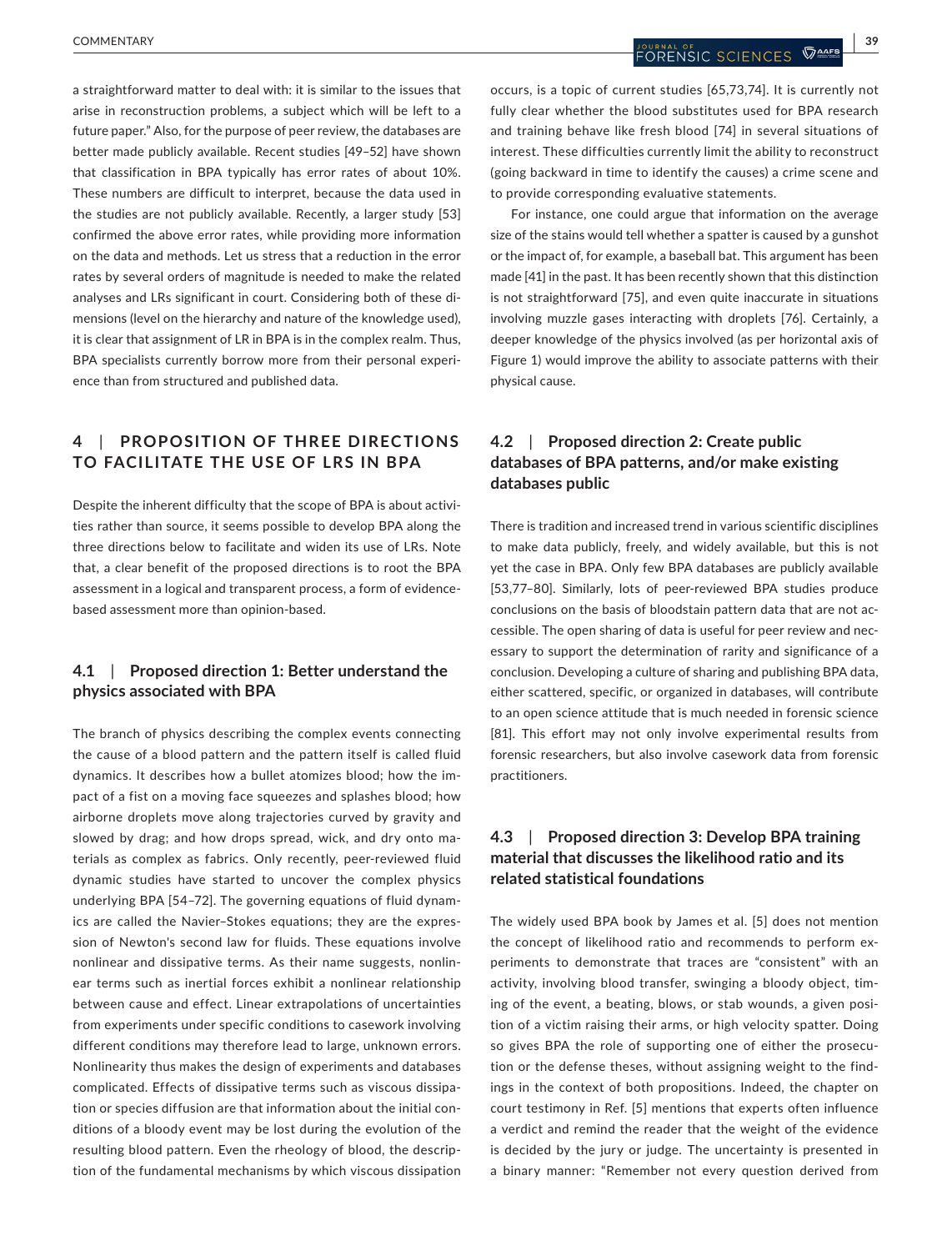the bloodstain patterns will have a definitive answer", rather than along the more realistic probabilistic spectrum. The textbook by Bevel and Gardner does not mention the likelihood ratio either [43]. In their chapter on court testimony, the word uncertainty is not mentioned. The closest is a discussion about the determination of angles of impact from stain inspection, where the authors mention error rates while possibly meaning uncertainty. The chapter also involves a statement mistrusting the legal system and overvaluing the work of the bloodstain pattern analysis: "It is clear and apparent that the legal system as a whole has forgotten that truth is truth."

Approaches based on LRs may take years to propagate into the methods used in crime scene reconstruction and court testimony: the culture of certainty needs to change; new methods need to be designed and validated based on research findings; the associated uncertainties need to be quantified; practitioners need to be trained to the new methods; and standards of accreditation need to account for these changes.

#### **5**  | **EXAMPLE OF THE USE OF LR IN BPA**

Since BPA is about activities involving reconstructed measurements (such as time and location), this creates opportunities to apply LRs in BPA. Remember that the LR applies to any situation where the observations are weighted against each other in the light of two propositions whatever these are. Careful inspection of the first column of Table 1 shows that many topics of BPA investigations are not about quantifying the likelihood of one proposition, but rather about providing a measurement, such as a location (rows #1, 2), speed (#2), volume (#4), or time (#5) and its meaning in the context of the alleged circumstances. The opportunity to use measurements to evaluate LRs can be illustrated by the recent work by Smith et al. [54]. In a laboratory setting, they estimated the time duration *t* between the generation of a blood pool and the observation of the drying blood pool via high-resolution photographs. They developed a physical model that estimates *t* based on the following evidential observations: time-stamped photographs, with scale, of the shape, size of the blood pool, nature of the surface on which the blood pool resides, and climate measurements. While the study acknowledges that "many questions remain" [54], the proposed estimate is based on a physical model established from transport equations that describe how a complex fluid like blood flows, and how the mass and temperature of the blood pool evolve. While the data and results are currently preliminary, a detailed data collection plan is presented to quantify the uncertainty associated with the estimation of the time. Let us fast forward a few years and assume that these additional developments of the method have been successfully done; that the assumption of normality has been verified; that uncertainty has been quantified; and that the model can be applied to crime scenes. Assume that such model applied to a given crime scene estimates the time  $t = 480$  min  $\pm a^*18$  min, where we set  $a = 1$  to

obtain a 68.27% confidence interval (based on normality). If the proposition of the prosecution  $(H_n)$  is that  $t < 7$  h (420 min), and that of the defense that  $t > 7$  h ( $H_d$ ), it would be easy to express the likelihood ratio of the evidence under either proposition (see also [82]). The LR is

$$
LR = \frac{P(\text{evidence}|H_{\text{p}})}{P(\text{evidence}|H_{\text{d}})} = \frac{\frac{1}{\sqrt{2\pi}} \int_{-\infty}^{420} e^{-\frac{(x-480)^2}{218^2}} dx}{\frac{1}{\sqrt{2\pi}} \int_{420}^{+\infty} e^{-\frac{(x-480)^2}{218^2}} dx} = \frac{1}{2330}.
$$

This value of the LR means that the findings are 2330 times more likely if the defense proposition is true than if the prosecution proposition is true.

Note that a frequentist approach is used in the above illustration about how LRs can be used in BPA. While the use of LRs in forensic science has often been associated with a Bayesian approach to statistics, there is no requirement to assign LRs using a full Bayesian methodology. For instance, the above illustrative example does not require the determination of a prior, the value of which is rarely universally accepted. Besides illustrating how LRs can be used in BPA, the above discussion on Ref. [54] illustrates how the scientific method (here fluid dynamics and experiment design) helps determine the data that need to be collected. Indeed, without knowledge of the intricacies of the complex, multistage, and multidimensional drying process of a complex fluid like blood, a brute force data collection approach might not have identified the relevant data to collect (here the ratio of wet vs. total area of the pool and its perimeter) and might not have been able to subsume those contributions in a single algebraic equation based on physical principles. Note also that, physics-based methods such as the use of dimensionless numbers can reduce the amount of data to collect by several orders of magnitude [66,83].

Similar considerations can be done regarding the determination of the height of a blood source, or its distance from a wall, as long as the reconstructed measurement is provided in a physically and statistically sound way [60,84]. These illustrations show that the LR applies to BPA, at least in principle. Finally, LR approaches may be developed on the sole basis of extensive and representative statistical analysis of findings associated with real casework, such as the survey by Briggs for extraneous blood on clothing [85].

#### **6**  | **SUMMARY AND CONCLUSION**

We conclude that the LR framework is applicable to BPA, but that it is a complex task to do. A structural reason for this complexity is the scope of BPA, which is about evaluations at the level of activities rather than source. A conjectural reason is about the state of the art of BPA-related fundamental knowledge, data, and training material. To facilitate applications of LR in BPA evaluations, it is proposed to develop the discipline along three directions: better physical understanding, solid and available data, and appropriate training. As an example relevant to BPA, thoughts are presented on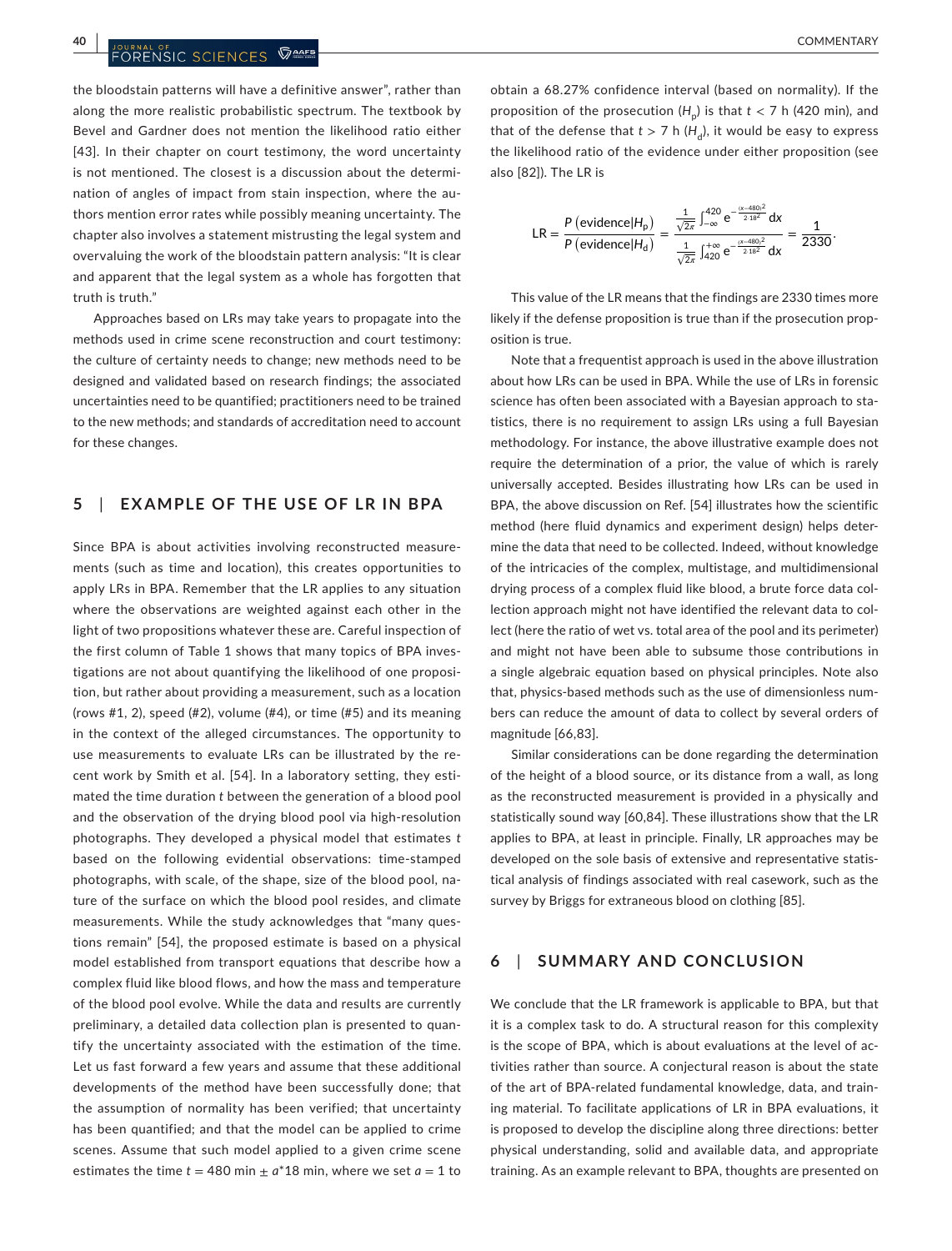how to develop an estimate of the LR of forensic observations given two propositions related to the time of generation of a blood pool, on the basis of existing fluid dynamics modelling and preliminary experiments.

#### **ORCID**

*Daniel Attinge[r](https://orcid.org/0000-0002-2382-1149)* <https://orcid.org/0000-0002-2382-1149> *Christophe Champod* <https://orcid.org/0000-0002-4035-2698>

#### **REFERENCES**

- 1. Association of Forensic Science Providers. Standards for the formulation of evaluative forensic science expert opinion. Sci Justice. 2009;49(3):161–4.
- 2. Willis S, McDermott S, O'Donnell G, Barrett A, Rasmusson B, Hoglund T, et al. ENFSI guideline for evaluative reporting in forensic science. Contract No.: HOME/2010/ISEC/MO/4000001759. 2015. [http://enfsi.eu/wp-content/uploads/2016/09/m1\\_guideline.](http://enfsi.eu/wp-content/uploads/2016/09/m1_guideline.pdf) [pdf.](http://enfsi.eu/wp-content/uploads/2016/09/m1_guideline.pdf) Accessed 25 Aug 2021.
- 3. National Institute of Forensic Science Australia and New Zealand. An introductory guide to evaluative reporting. 2017. [https://www.](https://www.anzpaa.org.au/ArticleDocuments/220/An Introductory Guide to Evaluative Reporting.PDF.aspx) [anzpaa.org.au/ArticleDocuments/220/An%20Introductory%20](https://www.anzpaa.org.au/ArticleDocuments/220/An Introductory Guide to Evaluative Reporting.PDF.aspx) [Guide%20to%20Evaluative%20Reporting.PDF.aspx.](https://www.anzpaa.org.au/ArticleDocuments/220/An Introductory Guide to Evaluative Reporting.PDF.aspx) Accessed 15 Jul 2021.
- 4. The Forensic Science Regulator in Partnership with the Chartered Society of Forensic Sciences and the Royal Statistical Society. Development of evaluative opinions: codes of practice and conduct for forensic service providers. Contract No.: FSR-C-118. Birmingham, UK: Forensic Science Regulator; 2021. [https://www.](https://www.gov.uk/government/publications/development-of-evaluative-opinions) [gov.uk/government/publications/development-of-evaluative](https://www.gov.uk/government/publications/development-of-evaluative-opinions) [-opinions](https://www.gov.uk/government/publications/development-of-evaluative-opinions). Accessed 25 Aug 2021.
- 5. James SH, Kish PE, Sutton TP. Principles of bloodstain pattern analysis: theory and practice. Boca Raton, FL: CRC Press; 2005. p. 431, 435, 443–78, 488, 492.
- 6. Evett IW, Jackson G, Lambert JA, McCrossan S. The impact of the principles of evidence interpretation on the structure and content of statements. Sci Justice. 2000;40(4):233–9. [https://doi.](https://doi.org/10.1016/S1355-0306(00)71993-9) [org/10.1016/S1355-0306\(00\)71993-9](https://doi.org/10.1016/S1355-0306(00)71993-9)
- 7. Leon Meijrink NFI. A logical framework approach for evaluating BPA evidence in casework. IABPA J Bloodstain Pattern Anal. 2019;34(3):8–9.
- 8. Menżyk A, Damin A, Martyna A, Alladio E, Vincenti M, Martra G, et al. Toward a novel framework for bloodstains dating by Raman spectroscopy: how to avoid sample photodamage and subsampling errors. Talanta. 2020;209:120565. [https://doi.org/10.1016/j.talan](https://doi.org/10.1016/j.talanta.2019.120565) [ta.2019.120565](https://doi.org/10.1016/j.talanta.2019.120565)
- 9. Khandasammy SR, Fikiet MA, Mistek E, Ahmed Y, Halámková L, Bueno J, et al. Bloodstains, paintings, and drugs: Raman spectroscopy applications in forensic science. Forensic Chem. 2018;8:111– 33.<https://doi.org/10.1016/j.forc.2018.02.002>
- 10. Zadora G, Menzyk A. In the pursuit of the holy grail of forensic science – spectroscopic studies on the estimation of time since deposition of bloodstains. Trends Analyt Chem. 2018;105:137–65. <https://doi.org/10.1016/j.trac.2018.04.009>
- 11. Martyna A, Menżyk A, Damin A, Michalska A, Martra G, Alladio E, et al. Improving discrimination of Raman spectra by optimising preprocessing strategies on the basis of the ability to refine the relationship between variance components. Chemometr Intell Lab Syst. 2020;202:104029. [https://doi.org/10.1016/j.chemo](https://doi.org/10.1016/j.chemolab.2020.104029) [lab.2020.104029](https://doi.org/10.1016/j.chemolab.2020.104029)
- 12. AAFS Standards Board. ANSI/ASB, standard 031 standard for report writing in bloodstain pattern analysis. 2020. [http://www.asbst](http://www.asbstandardsboard.org/published-documents/bloodstain-pattern-analysis-published-documents/) [andardsboard.org/published-documents/bloodstain-pattern-analy](http://www.asbstandardsboard.org/published-documents/bloodstain-pattern-analysis-published-documents/) [sis-published-documents/.](http://www.asbstandardsboard.org/published-documents/bloodstain-pattern-analysis-published-documents/) Accessed 15 Jul 2021.

13. AAFS Standards Board. ANSI/ASB, standard 072 – standard for the validation of procedures in bloodstain pattern analysis. 2019. [http://www.asbstandardsboard.org/published-documents/blood](http://www.asbstandardsboard.org/published-documents/bloodstain-pattern-analysis-published-documents/) [stain-pattern-analysis-published-documents/.](http://www.asbstandardsboard.org/published-documents/bloodstain-pattern-analysis-published-documents/) Accessed 15 Jul 2021.

- 14. Morrison GS, Neumann C, Geoghegan PH. Vacuous standards – subversion of the OSAC standards-development process. Forensic Sci Int Synerg. 2020;2:206–9. [https://doi.org/10.1016/j.](https://doi.org/10.1016/j.fsisyn.2020.06.005) [fsisyn.2020.06.005](https://doi.org/10.1016/j.fsisyn.2020.06.005)
- 15. Forensic Science Regulator. Codes of practice and conduct bloodstain pattern analysis. Contract No.: FSR-C-102. Birmingham, UK: Home Office Forensic Science Regulator; 2020. [https://www.gov.](https://www.gov.uk/government/publications/bloodstain-pattern-analysis-codes-of-practice) [uk/government/publications/bloodstain-pattern-analysis-codes](https://www.gov.uk/government/publications/bloodstain-pattern-analysis-codes-of-practice) [-of-practice.](https://www.gov.uk/government/publications/bloodstain-pattern-analysis-codes-of-practice) Accessed 25 Aug 2021.
- 16. Aitken CGG, Taroni F, Bozza S. Statistics and the evaluation of evidence for forensic scientists. 3rd ed. Chichester: John Wiley & Sons Ltd.; 2020. p. 101–278, 637–54.
- 17. Robertson B, Vignaux GA, Berger CEH. Interpreting evidence evaluating forensic science in the courtroom. 2nd ed. Chichester: John Wiley & Sons, Ltd.; 2016. p. 9–67.
- 18. Evett IW. Avoiding the transposed conditional. Sci Justice. 1995;35(2):127–31.
- 19. Jackson G, Jones S, Booth G, Champod C, Evett IW. The nature of forensic science opinion – a possible framework to guide thinking and practice in investigations and in court proceedings. Sci Justice. 2006;46(1):33–44. [https://doi.org/10.1016/S1355-](https://doi.org/10.1016/S1355-0306(06)71565-9) [0306\(06\)71565-9](https://doi.org/10.1016/S1355-0306(06)71565-9)
- 20. Morrison GS, Enzinger E. Score based procedures for the calculation of forensic likelihood ratios – scores should take account of both similarity and typicality. Sci Justice. 2018;58(1):47–58. [https://](https://doi.org/10.1016/j.scijus.2017.06.005) [doi.org/10.1016/j.scijus.2017.06.005](https://doi.org/10.1016/j.scijus.2017.06.005)
- 21. Neumann C, Margot P. New perspectives in the use of ink evidence in forensic science: Part III: operational applications and evaluation. Forensic Sci Int. 2009;192(1–3):29–42. [https://doi.org/10.1016/j.](https://doi.org/10.1016/j.forsciint.2009.07.013) [forsciint.2009.07.013](https://doi.org/10.1016/j.forsciint.2009.07.013)
- 22. Vergeer P, Bolck A, Peschier LJ, Berger CE, Hendrikse JN. Likelihood ratio methods for forensic comparison of evaporated gasoline residues. Sci Justice. 2014;54(6):401–11. [https://doi.org/10.1016/j.](https://doi.org/10.1016/j.scijus.2014.04.008) [scijus.2014.04.008](https://doi.org/10.1016/j.scijus.2014.04.008)
- 23. Zadora G, Martyna A, Ramos D, Aitken C, Zadora G, Martyna A, et al. Likelihood ratio models for classification problems. Chichester: John Wiley & Sons Ltd; 2014. p. 151–80.
- 24. Bolck A, Weyermann C, Dujourdy L, Esseiva P, van den Berg J. Different likelihood ratio approaches to evaluate the strength of evidence of MDMA tablet comparisons. Forensic Sci Int. 2009;191(1–3):42–51. [https://doi.org/10.1016/j.forsciint.2009.](https://doi.org/10.1016/j.forsciint.2009.06.006)  [06.006](https://doi.org/10.1016/j.forsciint.2009.06.006)
- 25. Zadora G, Ramos D. Evaluation of glass samples for forensic purposes an application of likelihood ratios and an information–theoretical approach. Chemometr Intell Lab Syst. 2010;102(2):63–83. [https://doi.](https://doi.org/10.1016/j.chemolab.2010.03.007) [org/10.1016/j.chemolab.2010.03.007](https://doi.org/10.1016/j.chemolab.2010.03.007)
- 26. Foreman LA, Champod C, Evett IW, Lambert JA, Pope S. Interpreting DNA evidence: a review. Int Stat Rev. 2003;71(3):473–95. [https://](https://doi.org/10.1111/j.1751-5823.2003.tb00207.x) [doi.org/10.1111/j.1751-5823.2003.tb00207.x](https://doi.org/10.1111/j.1751-5823.2003.tb00207.x)
- 27. Champod C, Lennard C, Margot P, Stoilovic M. Fingerprints and other ridge skin impressions. 2nd ed. Boca Raton, FL: CRC Press, Taylor and Francis; 2016. p. 33–126.
- 28. Ali T, Spreeuwers L, Veldhuis R, Meuwly D. Biometric evidence evaluation: an empirical assessment of the effect of different training data. IET Biom. 2014;3(4):335–46. [https://doi.org/10.1049/](https://doi.org/10.1049/iet-bmt.2014.0009) [iet-bmt.2014.0009](https://doi.org/10.1049/iet-bmt.2014.0009)
- 29. Gonzalez-Rodriguez J, Rose P, Ramos D, Toledano DT, Ortega-Garcia J. Emulating DNA: rigorous quantification of evidential weight in transparent and testable forensic speaker recognition. IEEE Trans Audio Speech Lang Process. 2007;15(7):2104–15. <https://doi.org/10.1109/tasl.2007.902747>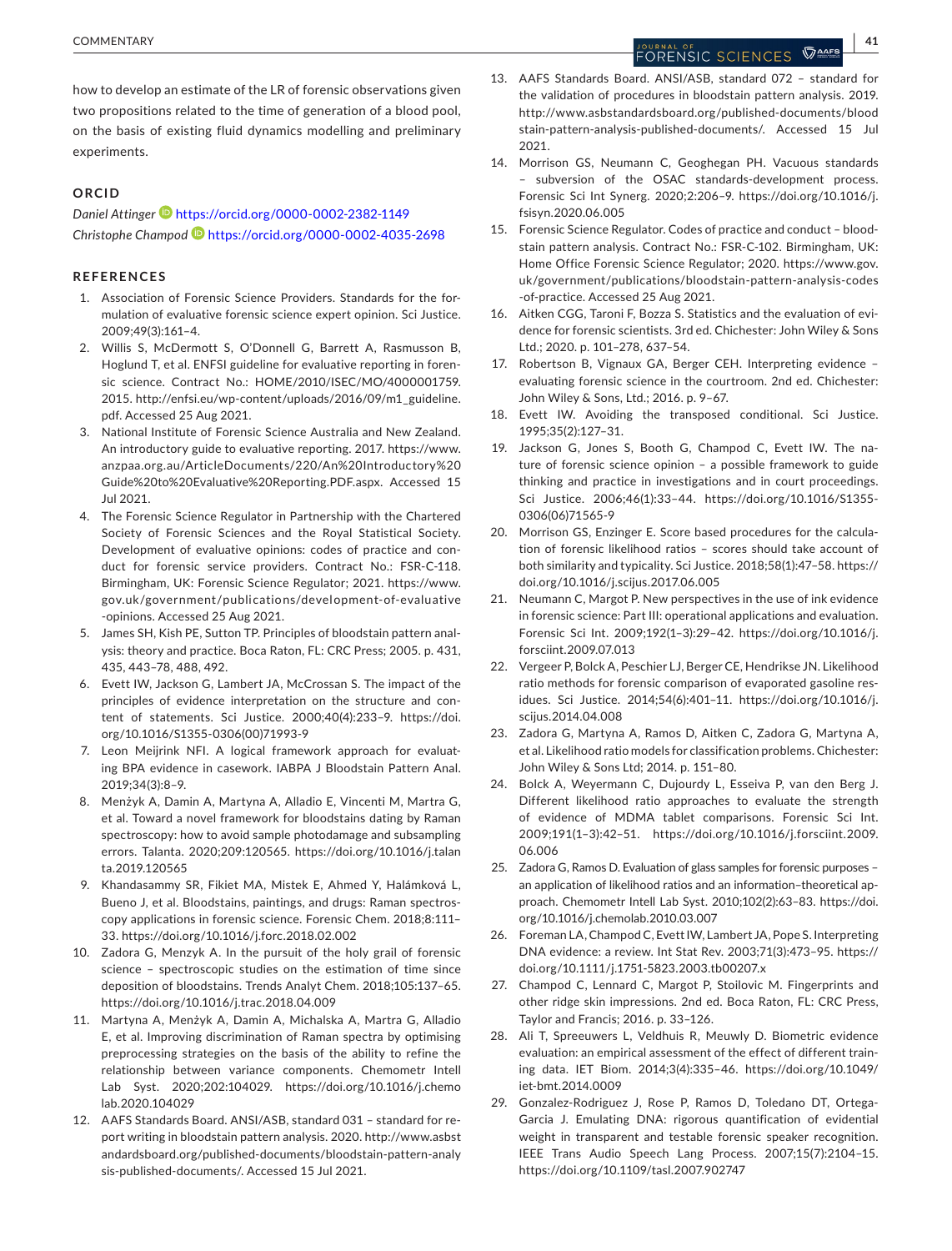# **42 DOUGLASH COMMENTARY COMMENTARY**

- 30. Morrison GS, Ballentyne K, Geoghegan PH. ,A, response to Marquis et al. (2017) What is the error margin of your signature analysis? Forensic Sci Int. 2017;2018(287):e11–2. [https://doi.org/10.1016/j.](https://doi.org/10.1016/j.forsciint.2018.03.009) [forsciint.2018.03.009](https://doi.org/10.1016/j.forsciint.2018.03.009)
- 31. Baechler S, Terrasse V, Pujol JP, Fritz T, Ribaux O, Margot P. The systematic profiling of false identity documents: method validation and performance evaluation using seizures known to originate from common and different sources. Forensic Sci Int. 2013;232(1–3):180–90. <https://doi.org/10.1016/j.forsciint.2013.07.022>
- 32. Bernacki J. A survey on digital camera identification methods. Forensic Sci Int Digit Investig. 2020;34:300983. [https://doi.](https://doi.org/10.1016/j.fsidi.2020.300983) [org/10.1016/j.fsidi.2020.300983](https://doi.org/10.1016/j.fsidi.2020.300983)
- 33. Meuwly D, Ramos D, Haraksim R. A guideline for the validation of likelihood ratio methods used for forensic evidence evaluation. Forensic Sci Int. 2017;276:142–53. [https://doi.org/10.1016/j.forsc](https://doi.org/10.1016/j.forsciint.2016.03.048) [iint.2016.03.048](https://doi.org/10.1016/j.forsciint.2016.03.048)
- 34. Bright J-A, Coble MD. Forensic DNA profiling: a practical guide to assigning likelihood ratios. Boca Raton, FL: CRC Press; 2020.
- 35. Cook R, Evett IW, Jackson G, Jones PJ, Lambert JA. A hierarchy of propositions: deciding which level to address in casework. Sci Justice. 1998;38(4):231–40. [https://doi.org/10.1016/S1355](https://doi.org/10.1016/S1355-0306(98)72117-3) [-0306\(98\)72117-3](https://doi.org/10.1016/S1355-0306(98)72117-3)
- 36. Stern HS. Statistical issues in forensic science. Annu Rev Stat Appl. 2017;4(1):225–44. [https://doi.org/10.1146/annurev-statistics](https://doi.org/10.1146/annurev-statistics-041715-033554) [-041715-033554](https://doi.org/10.1146/annurev-statistics-041715-033554)
- 37. Saks MJ, Albright T, Bohan TL, Bierer BE, Bowers CM, Bush MA, et al. Forensic bitemark identification: weak foundations, exaggerated claims. J Law Biosci. 2016;3(3):538–75. [https://doi.](https://doi.org/10.1093/jlb/lsw045) [org/10.1093/jlb/lsw045](https://doi.org/10.1093/jlb/lsw045)
- 38. Gill P, Hicks T, Butler JM, Connolly ED, Gusmão L, Kokshoorn B, et al. DNA commission of the International society for forensic genetics: assessing the value of forensic biological evidence – guidelines highlighting the importance of propositions. Part II: evaluation of biological traces considering activity level propositions. Forensic Sci Int Genet. 2020;44:102186. [https://doi.org/10.1016/j.](https://doi.org/10.1016/j.fsigen.2019.102186) [fsigen.2019.102186](https://doi.org/10.1016/j.fsigen.2019.102186)
- 39. Grieve M, Roux C, Wiggins K, Champod C, Taroni F. Interpretation of fibres evidence. In: Robertson J, Roux C, Wiggins K, editors. Forensic examination of fibres. London: Taylor & Francis Ltd; 2018. p. 345–425.
- 40. Curran J, Hicks T, Trejos T. Interpretation of glass evidence. In: Desiderio VJ, Taylor CE, Daéid NN, editors. Handbook of trace evidence analysis. Chichester: Wiley; 2021. p. 377–420.
- 41. MacDonell HL. Bloodstain patterns. 2nd ed. Corning, NY: Laboratory of Forensic Sciences; 2005. p. xv–xvii, 59–74.
- 42. MacDonell HL. Laboratory manual for the geometric interpretation of bloodstain pattern evidence. 6th ed. Corning, NY: Laboratory of Forensic Sciences; 2005. TOC.
- 43. Bevel T, Gardner RM. Bloodstain pattern analysis with an introduction to crime scene reconstruction. 3rd ed. Boca Raton, FL: CRC Press; 2008. p. vii–xiv, 37–87, 345–66, 347, 371.
- 44. de Ronde A, Kokshoorn B, de Poot CJ, de Puit M. The evaluation of fingermarks given activity level propositions. Forensic Sci Int. 2019;302:109904. [https://doi.org/10.1016/j.forsciint.2019.](https://doi.org/10.1016/j.forsciint.2019.109904) [109904](https://doi.org/10.1016/j.forsciint.2019.109904)
- 45. de Ronde A, van Aken M, de Puit M, de Poot C. A study into fingermarks at activity level on pillowcases. Forensic Sci Int. 2019;295:113–20. <https://doi.org/10.1016/j.forsciint.2018.11.027>
- 46. de Ronde A, van Aken M, de Poot CJ, de Puit M. A study into evaluating the location of fingermarks on letters given activity level propositions. Forensic Sci Int. 2020;315:110443. [https://doi.](https://doi.org/10.1016/j.forsciint.2020.110443) [org/10.1016/j.forsciint.2020.110443](https://doi.org/10.1016/j.forsciint.2020.110443)
- 47. Sliefert N, Gen L, Michael JB, Yarin AL. Experimental and numerical study of blood backspatter interaction with firearm propellant gases. Phys Fluids. 2021;33(4):043319. [https://doi.](https://doi.org/10.1063/5.0045219) [org/10.1063/5.0045219](https://doi.org/10.1063/5.0045219)
- 48. Li G, Sliefert N, Michael JB, Yarin AL. Blood backspatter interaction with propellant gases. Phys Fluids. 2021;33(4):043318. [https://doi.](https://doi.org/10.1063/5.0045214) [org/10.1063/5.0045214](https://doi.org/10.1063/5.0045214)
- 49. Yuen SKY, Taylor MC, Owens G, Elliot DA. The reliability of swipe/ wipe classification and directionality determination methods in bloodstain pattern analysis. J Forensic Sci. 2017;62(4):1037–42. <https://doi.org/10.1111/1556-4029.13298>
- 50. Taylor MC, Laber TL, Kish PE, Owens G, Osborne NK. The reliability of pattern classification in bloodstain pattern analysis, part 1: bloodstain patterns on rigid non-absorbent surfaces. J Forensic Sci. 2016;61(4):922–7. [https://doi.org/10.1111/1556-4029.](https://doi.org/10.1111/1556-4029.13091)  [13091](https://doi.org/10.1111/1556-4029.13091)
- 51. Taylor MC, Laber TL, Kish PE, Owens G, Osborne NK. The reliability of pattern classification in bloodstain pattern analysis – PART 2: bloodstain patterns on fabric surfaces. J Forensic Sci. 2016;61(6):1461–6. <https://doi.org/10.1111/1556-4029.13191>
- 52. Osborne NK, Taylor MC, Healey M, Zajac R. Bloodstain pattern classification: accuracy, effect of contextual information and the role of analyst characteristics. Sci Justice. 2016;56(2):123–8. <https://doi.org/10.1016/j.scijus.2015.12.005>
- 53. Hicklin RA, Winer KR, Kish PE, Parks CL, Chapman W, Dunagan K, et al. Accuracy and reproducibility of conclusions by forensic bloodstain pattern analysts. Forensic Sci Int. 2021;325:110856. <https://doi.org/10.1016/j.forsciint.2021.110856>
- 54. Smith FR, Nicloux C, Brutin D. A new forensic tool to date human blood pools. Sci Rep. 2020;10(1):8598. [https://doi.org/10.1038/](https://doi.org/10.1038/s41598-020-65465-4) [s41598-020-65465-4](https://doi.org/10.1038/s41598-020-65465-4)
- 55. Smith FR, Nicloux C, Brutin D. Influence of the impact energy on the pattern of blood drip stains. Phys Rev Fluids. 2018;3(1):013601. <https://doi.org/10.1103/PhysRevFluids.3.013601>
- 56. Smith FR, Brutin D. Wetting and spreading of human blood: recent advances and applications. Curr Opin Colloid Interface Sci. 2018;36:78–83. <https://doi.org/10.1016/j.cocis.2018.01.013>
- 57. Brutin D, Sobac B, Loquet B, Sampol J. Pattern formation in drying drops of blood. J Fluid Mech. 2010;667:85–95. [https://doi.](https://doi.org/10.1017/s0022112010005070) [org/10.1017/s0022112010005070](https://doi.org/10.1017/s0022112010005070)
- 58. Agrawal P, Barnet L, Attinger D. Bloodstains on woven fabric: Simulations and experiments for quantifying the uncertainty on the impact and directional angles. Forensic Sci Int. 2017;278:240–52. <https://doi.org/10.1016/j.forsciint.2017.07.008>
- 59. Comiskey PM, Yarin AL, Attinger D. Hydrodynamics of forward blood spattering caused by a bullet of general shape. Phys Fluids. 2019;31(8):084103. <https://doi.org/10.1063/1.5111835>
- 60. Attinger D, Comiskey PM, Yarin AL, Brabanter K. Determining the region of origin of blood spatter patterns considering fluid dynamics and statistical uncertainties. Forensic Sci Int. 2019;298:323–31. <https://doi.org/10.1016/j.forsciint.2019.02.003>
- 61. Comiskey PM, Yarin AL, Attinger D. Implications of two backward blood spatter models based on fluid dynamics for bloodstain pattern analysis. Forensic Sci Int. 2019;301:299–305. [https://doi.](https://doi.org/10.1016/j.forsciint.2019.05.026) [org/10.1016/j.forsciint.2019.05.026](https://doi.org/10.1016/j.forsciint.2019.05.026)
- 62. Das R, Faflak R, Attinger D, Michael JB. Blood atomization from blunt impact on a liquid film using high-speed digital in-line holography. In: Proceedings of the ILASS – Americas 30th Annual Conference on Liquid Atomization and Spray Systems, 201 May 12–15; Tempe, AZ. Irvine, CA: ILASS – Americas; 2019.
- 63. Comiskey PM, Yarin AL, Attinger D. Theoretical and experimental investigation of forward spatter of blood from a gunshot. Phys Rev Fluids. 2018;3(6):063901. [https://doi.org/10.1103/PhysRevFlu](https://doi.org/10.1103/PhysRevFluids.3.063901) [ids.3.063901](https://doi.org/10.1103/PhysRevFluids.3.063901)
- 64. Attinger D. Charts based on millions of fluid dynamics simulations provide a simple tool to estimate how far from its source a specific blood stain can be found. Forensic Sci Int. 2019;298:97–105. <https://doi.org/10.1016/j.forsciint.2019.02.052>
- 65. Kolbasov A, Comiskey PM, Sahu RP, Sinha-Ray S, Yarin AL, Sikarwar BS, et al. Blood rheology in shear and uniaxial elongation.